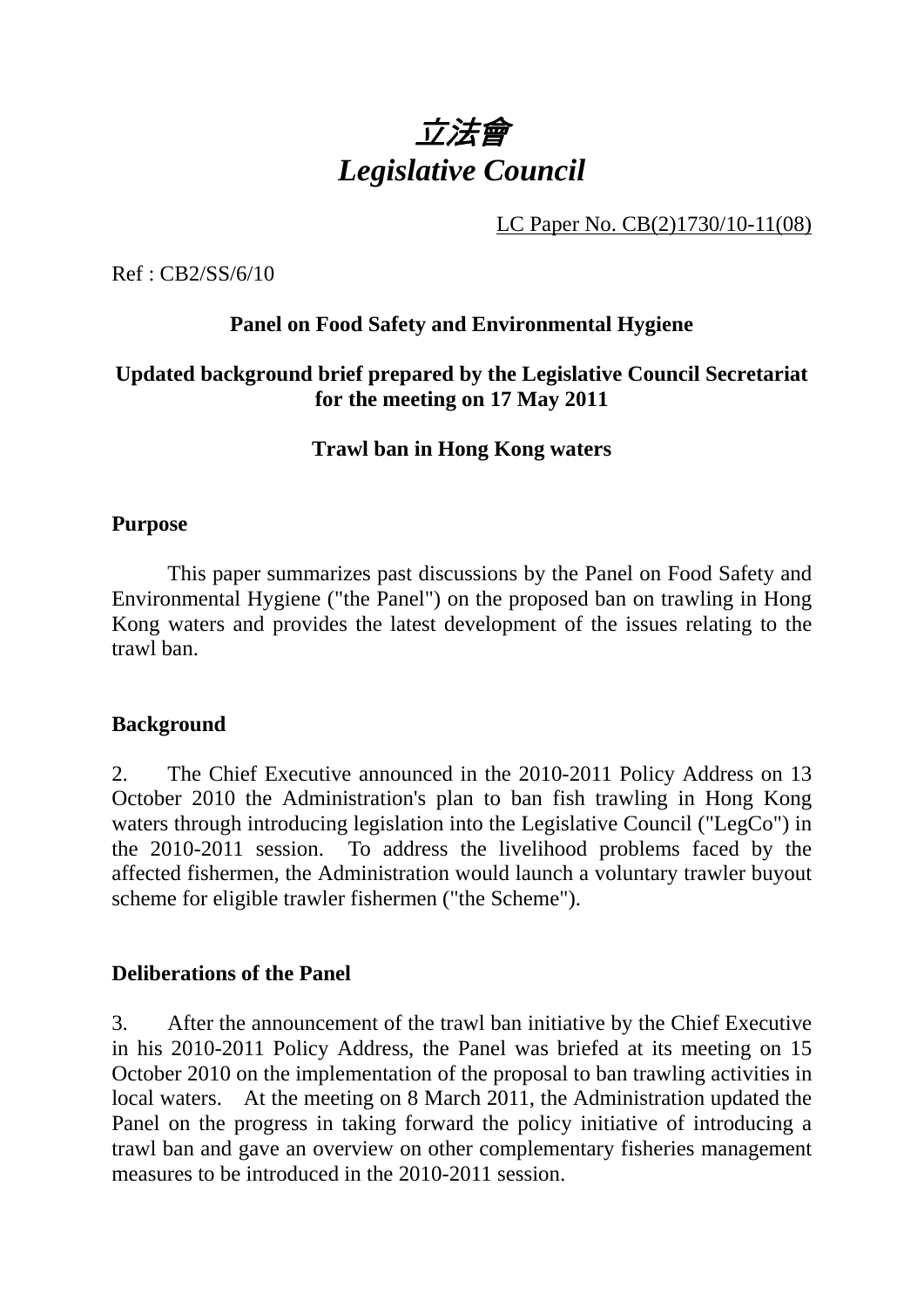4. Some members expressed support for the trawl ban. However, they were concerned about the livelihood of trawler fishermen and other related trades. Concerns were also raised over the current basis for calculating the ex-gratia allowance ("EGA") payable to the affected fishermen and the Government's buyout price of an individual vessel. There was a view that the EGA payment should cover the notional value of 15 years' fish catch in the affected area. The Administration explained that in determining the fish catch for the calculation of EGA for affected trawler vessel owners, due consideration would be given to the type, design and length of the trawler vessel which would affect their capture production.

5. As regards the buyout price for the trawler vessels, the Administration advised that apart from the market price, reference would be made to the valuation provided by independent marine surveyors in calculating the Government's buyout price of a voluntarily surrendered trawler vessel. The Administration assured members that there would be continuous discussion with the fisheries trade on the principle to be adopted in calculating EGA and determining the buyout price. However, the payments would vary among individual trawler owners due to various factors, such as whether the trawler vessel in question was wholly or partly fishing within Hong Kong waters and whether the trawler owners would surrender their vessels to the Government.

6. There was a call for providing adequate support to the affected trawler fishermen for switching to other sustainable fisheries operations. According to the Administration, it would continue discussion with the affected fishermen who wished to stay in the fisheries trade in order to better understand their preference among the options of turning to aquaculture; converting their vessels for recreational fishing; and switching to other fisheries operations (i.e. inshore fishing using selective fishing methods, fishing in the Mainland waters or offshore fishing). Affected fishermen could also apply to the Fisheries Development Loan Fund for low interest loan for switching to sustainable fisheries operations and other fisheries related operations.

7. Members enquired whether consideration would be given to providing trawler fishermen with the option of continuing trawling in local waters during specified periods and in designated areas. The Administration responded in the negative and explained that it would be difficult to delineate a designated area for trawling given the already small area of Hong Kong waters. Concentrating the non-selective fishing effort in a designated area would also lead to a great impact on the marine environment and the fisheries resources in that area.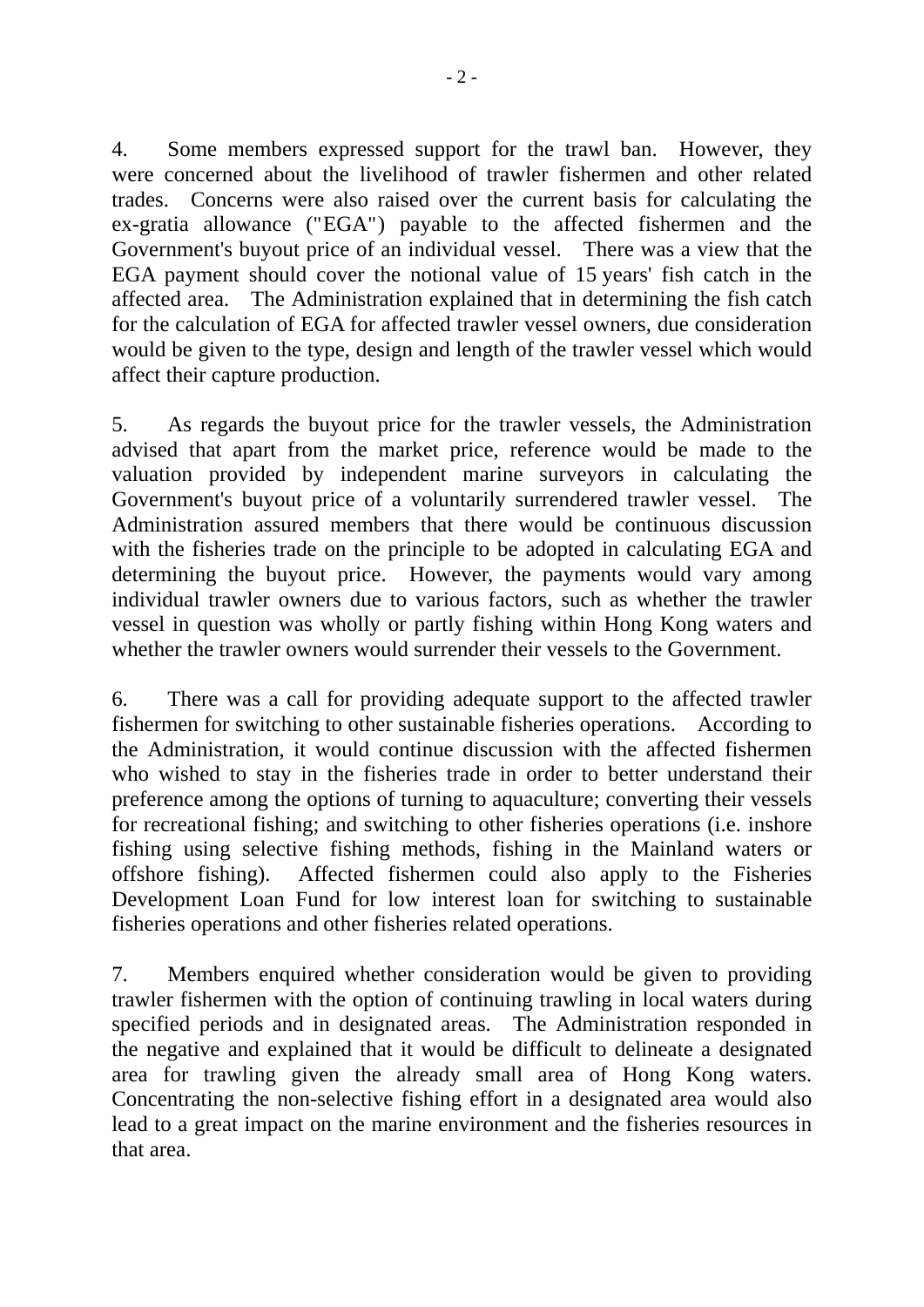8. A question was raised as to whether a mechanism for mediation/arbitration would be established with a view to resolving disputes between the affected fishermen and the Administration over the Scheme. According to the Administration, an inter-departmental working group comprising relevant departments would be set up to handle all matters relating to the processing of EGA applications from the affected fishermen. A Fishermen Claims Appeal Board, comprising non-official members, would also be set up where necessary for processing appeal cases by the affected trawler owners to ensure that decisions of the inter-departmental working group relating to EGA complied with Government policy.

9. The Panel held a special meeting on 15 March 2011 to receive views from 42 deputations/academics on the proposed trawl ban. While some deputations/academics supported the trawl ban, some other deputations expressed grave concerns about the implementation details of the Scheme. Members requested the Administration to provide further details of the Scheme package to the affected fishermen.

## **Latest development**

## Fisheries Protection (Specification of Apparatus) (Amendment) Notice 2011

10. To take forward the trawl ban initiative, the Director of Agriculture, Fisheries and Conservation specified trawling devices as an item in the Schedule to the Fisheries Protection (Specification of Apparatus) Notice (Cap. 171 sub. Leg. B) by notice published in the Gazette on 25 March 2011. The Amendment Notice will come into operation on 31 December 2012. A subcommittee was formed at the House Committee meeting on 1 April 2011 to study the Amendment Notice.

11. The Subcommittee was briefed on the details of the Scheme and the provision of other assistance. The Scheme includes -

- (a) payment of EGA for the affected trawler owners for permanent loss of fishing grounds arising from the trawl ban:
	- (i) EGA payable to inshore trawlers will be calculated on the basis of the Port Survey conducted by the Agriculture, Fisheries and Conservation Department in 1989-1991 to be adjusted by the fish price movement and by adopting the enhanced multiplier of the EGA formula (i.e. 11 years' notional fish catch value); and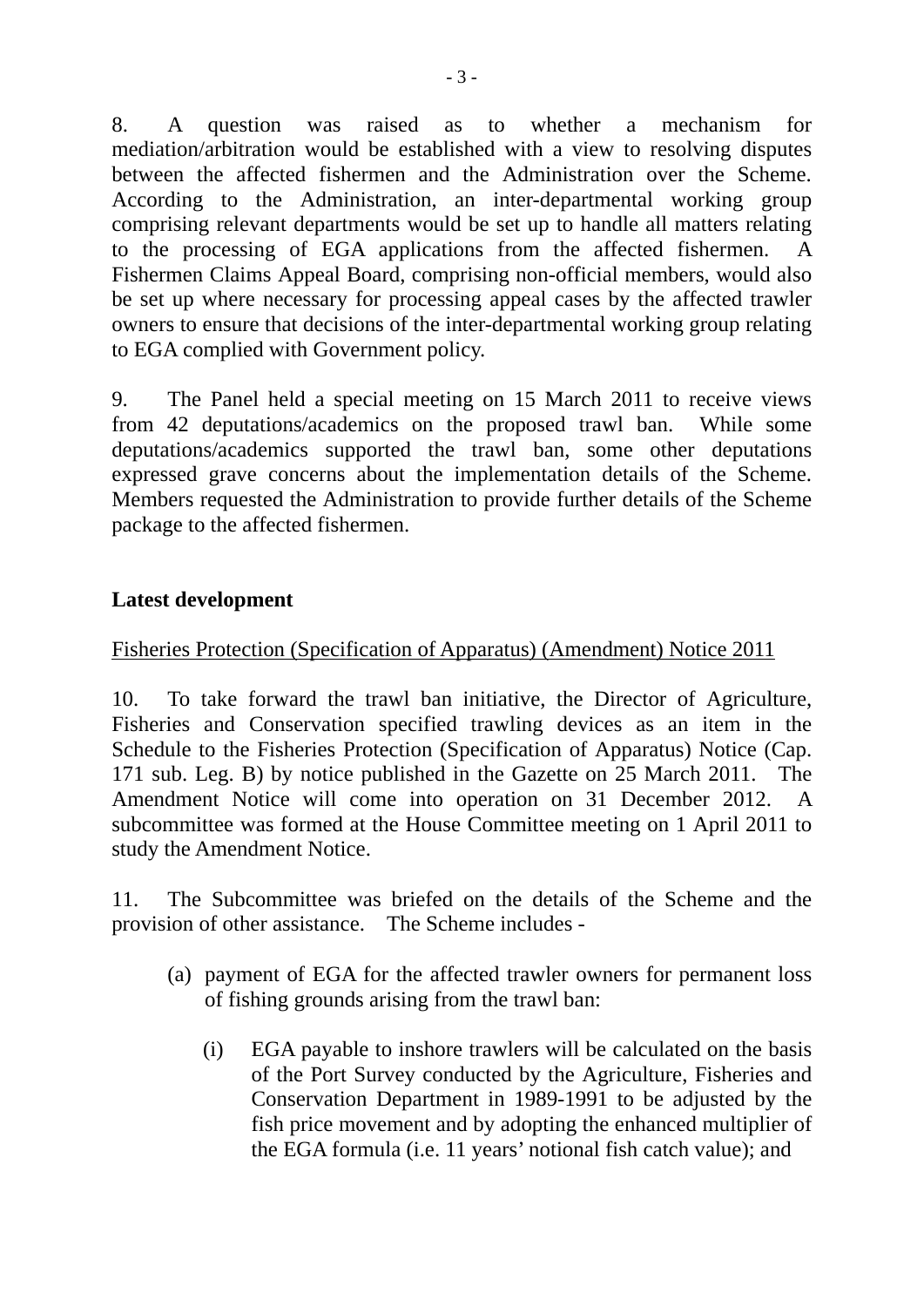- (ii) a lump sum EGA of \$150,000 will be offered to each larger trawler if the applicant is successful. The total amount of EGA involved is about one year's notional fish catch value;
- (b) buying out of the affected trawler vessels for those trawler owners who volunteer to surrender their vessels (depending on the type, length, age and equipment/gear of the vessel as well as detailed valuation, the estimated buyout prices will range from about \$130,000 for an old, small wooden-hull stern/shrimp trawler, about \$1.1 million for a medium-sized stern/shrimp trawler in the middle of its serviceable life, to about \$3.5 million for a newer large hang trawler); and
- (c) payment of a one-off grant of \$34,000, which is equivalent to about three months of the average salary of a worker, to assist the affected local deckhands employed by the trawler owners who volunteer to surrender their trawler vessels at (b) above.

12. According to the Administration's estimation, the Scheme together with other measures will involve \$1,726.8 million.

13. The Subcommittee completed the scrutiny of the Amendment Notice at its meeting on 3 May 2011. The Chairman of the Subcommittee made a verbal report on the deliberations of the Subcommittee to the House Committee on 6 May 2011. A written report will be submitted to the House Committee on 13 May 2011 (LC Paper No. CB(2)1717/10-11).

## **Relevant papers**

14. A list of the relevant papers on the LegCo website is in the **Appendix**.

Council Business Division 2 Legislative Council Secretariat 12 May 2011